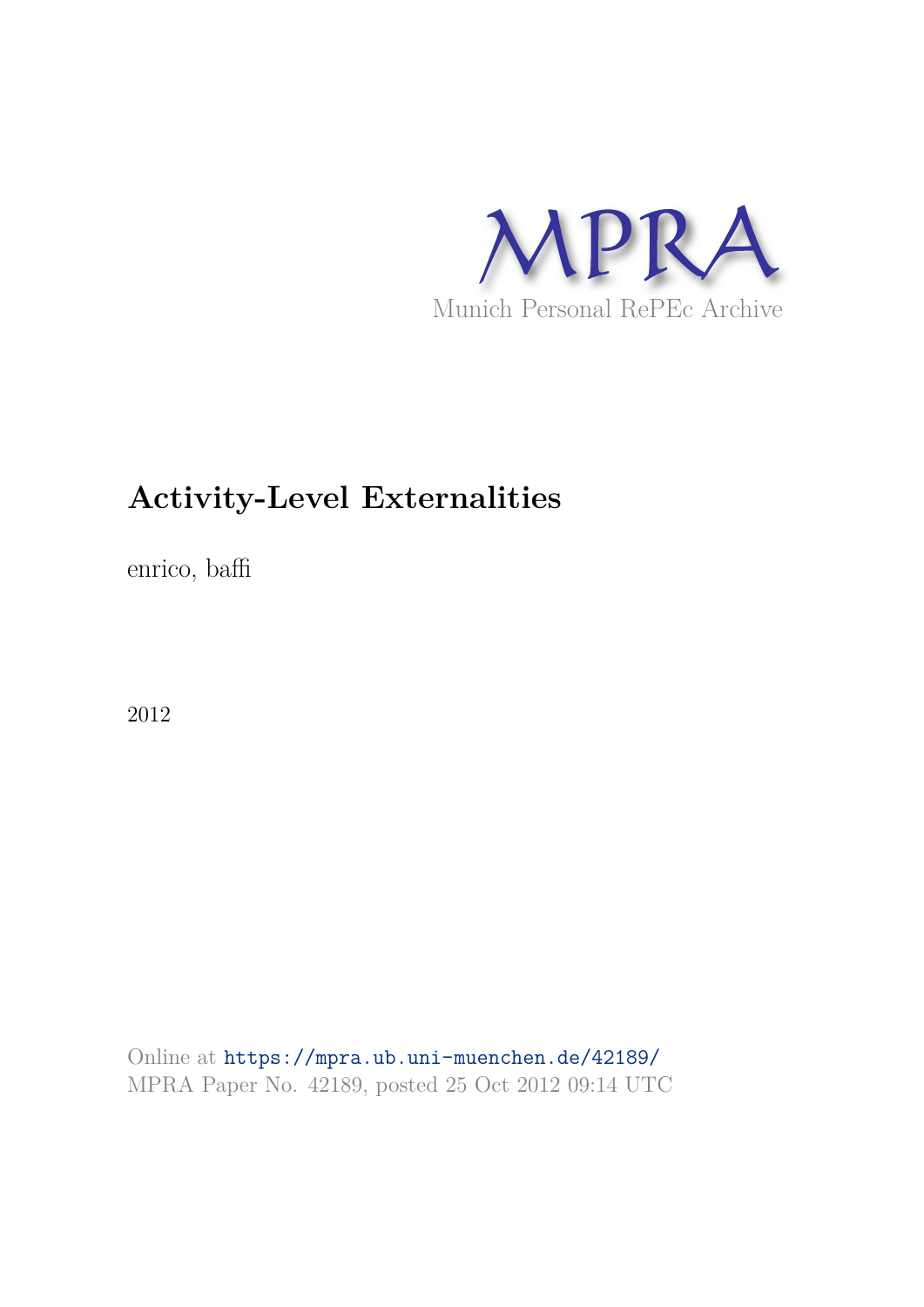# **Activity-Level Externalities By Enrico Baffi**

## **1. Introduction**

In the literature we find unanimous consensus on the analysis of bilateral accident models. In bilateral accident models, indeed, it is usually held that both with the negligence rule and with strict liability with contributory negligence, the residual bearer adopts an efficient level of precaution and efficient activity levels; the party that is not the residual bearer, on the other hand, chooses an excessive activity level since once the due precautions have been taken, they do not answer for the damage, regardless of the activity level adopted. One of the possible solutions put forward in the doctrine to achieve a first-best situation in the bilateral accident model is that of decoupling liability, in which both the parties are residual bearers: therefore, this is the idea of a Pigovian tax, under which the injurer pays the State a tax equal to the expected damage and the victim is not compensated for the damage suffered. In this way both the parties have an interest in acting diligently in order to reduce the costs which they incur and in choosing an efficient activity level.

In our view, the common doctrinal assumptions are based on an erroneous belief. By building on an idea of Coase's that is not held in sufficient regard by the doctrine, we intend to show that the residual bearer also maintains an excessive activity level in bilateral accidents, since he does not consider the precaution costs of the counterparty. He therefore tends to act even when his benefits are greater than the total expected damage and the cost of his precautions, but lower than the total social costs, in the sense of the sum of the expected damage, the cost of his precautions and the cost of the counterparty's precautions.

In this article we analyze a legal remedy, which consists of a system of taxation that is equal to the costs of the precautions of the other party, the adoption of which can determine greater efficiency compared to the result obtained with the customary rules of tort law or with decoupling liability.

If the residual bearer pays a tax equal to the cost of the counterparty's precautions, he will act only when their marginal benefit is higher or the same as the total social costs resulting from the higher activity level. When their benefit is lower, they will refrain from adopting a further activity level: this also entails that not the expected damage exists and secondly that the counterparty does not have to take any precaution.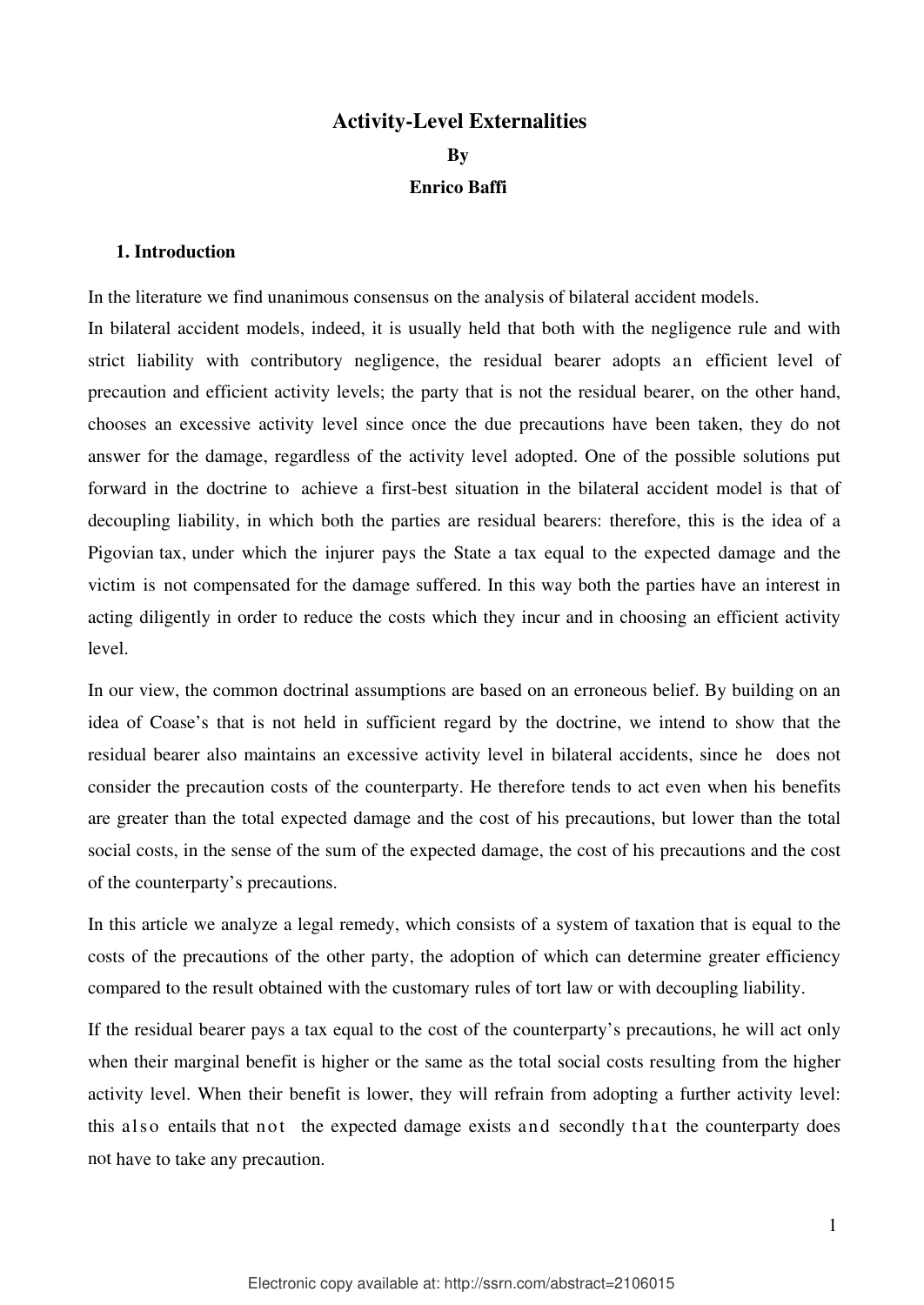There are various ways to introduce a system of this kind of taxation; first, it can be imagined, as already highlighted by Coase, that the injurer pays a sum equal to the expected damage and the victim a tax, the amount of which is equivalent to the cost of the counterparty's precautions.<sup>[11](#page-2-0)</sup>

But it can also be proposed that the injurer should bear the expected damage thanks to a regime of strict liability and the victim pay a tax equal to the expected damage and the cost of the injurer's precautions.

Second, there can be a symmetrical solution, in which it is the injurer who pays both the expected damage and the cost of the victim's precautions.

Finally, there is a third possibility, in which both the parties pay a tax equal to the other's precaution costs. This system would probably lead to both parties taking an efficient level of activity but this possibility is not examined in this paper.

This article is structured as follows: in the first section there is an analysis of the common assumptions of tort law, which analytically describes the so-called "Shavell Theorem"; the second shows that in a bilateral accident model, not only the party that is not the residual bearer, but also the residual bearer, adopt an excessive activity level; the third describes a system of taxation equal to precaution costs; finally, there are the conclusions.

#### **2. Bilateral models of liability: the problem of the efficient activity level.**

Both books and scientific articles highlighted the fact that, given a unilateral accident model, the rule of strict liability induces the injurer to adopt efficient precaution and activity levels (Shavell 1980 a and b, Miceli 1997, Cooter and Ulen 2004, Parisi and Dari-Mattiacci 2006);

In a bilateral accident model, it is said that there is no rule of tort law such as to induce the party that is not the residual bearer to completely internalize the costs of his behavior in every respect, given that the marginal cost of the damage arising from their higher activity level is de facto externalized on the residual bearer (Cooter and Ulen 2004, Miceli 1997, Shavell 1987). The above rule is defined as the Shavell Theorem, since these results were formalized by Shavell in his influential 1980 article "Strict Liability versus Negligence" (Shavell 1980a). Even with the most efficient rule, according to this theorem, only one party adopts an optimal activity level.

 $\overline{a}$ 

<span id="page-2-0"></span><sup>&</sup>lt;sup>1</sup>As we will se later, there is also the possibility of a strict liability regime with a a defence of contributory negligence and a tax on the victim equal to the expected damage and the injurer's cost of precaution,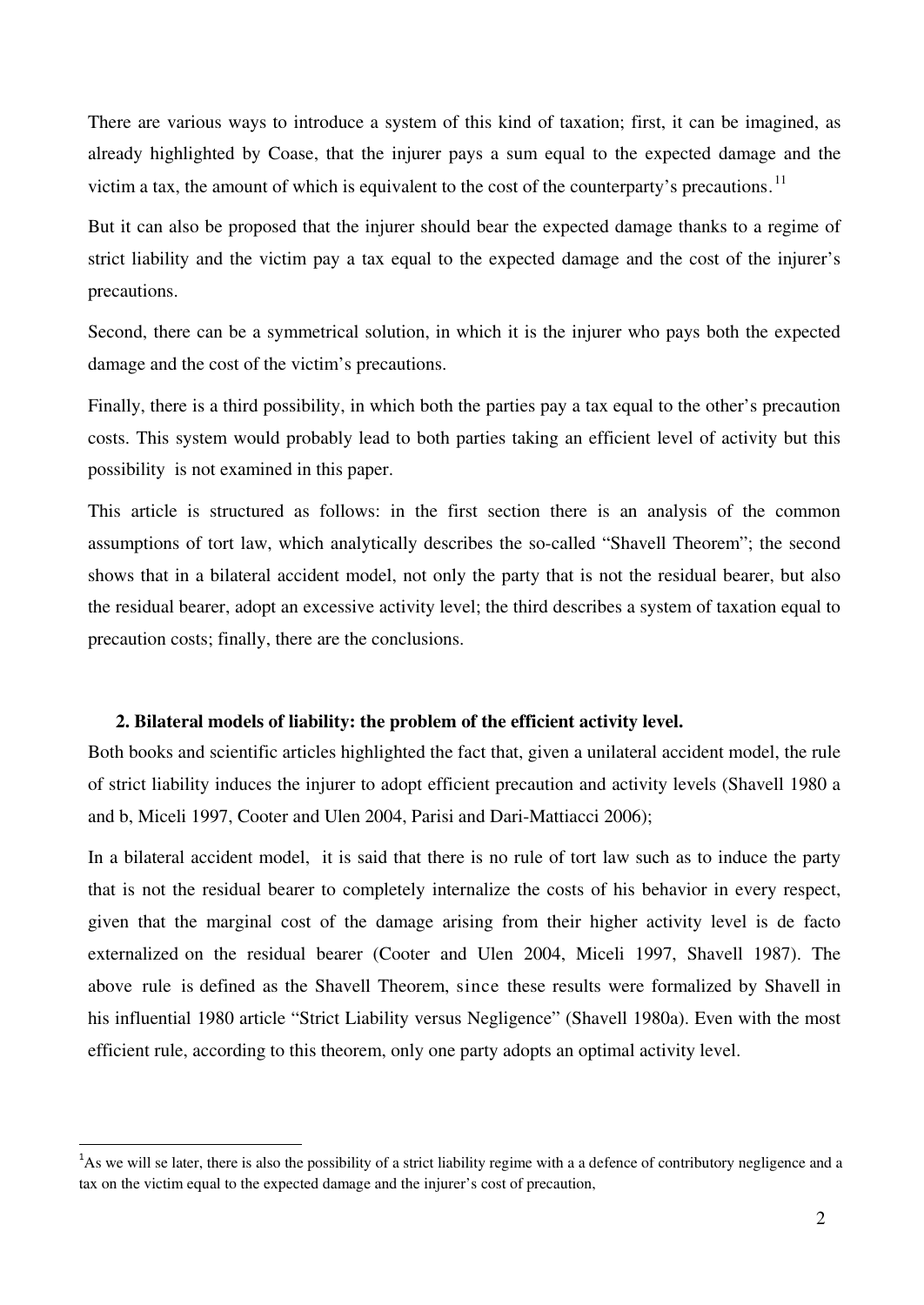It is, therefore, useful to analyze the so-called "Shavell model", as recently formalized by the author himself (Shavell 2006);

He considers accident models highlighting two different rules, the negligence rule and strict liability. In the first case the injurer is liable for the damage caused only when he has not adopted the efficient precaution level . In strict liability the injurer, on the other hand, in any case incurs the cost of the damage that has occurred (Shavell 1987).

The negligence rule is a rule of efficient liability, with regard to precaution costs, in that the injurer is liable only if he does not adopt the optimal level of precautions; the injurer will be diligent; accordingly the victim internalizes the expected damage and chooses the efficient level of precautions.

Let us now analyze strict liability. The victim, knowing that the injurer will in any case incur the cost of the expected damage, adopts a nil level of precautions.

It is necessary, therefore, to correct strict liability. In bilateral models, with the application of strict liability with a defense of contributory negligence, the victim is compensated for damage only if he adopts an efficient level of precautions . In this case, a rational victim will always assume the efficient level, given that the cost of such precautions is certainly lower than the cost of the expected damage which the victim must incur when he is negligent. The injurer, on the other hand, will always tend to assume an efficient level of precautions, since in this way he minimizes the private costs of the accident

As can be readily imagined, strict liability with a defense of contributory negligence and the negligence rule are two symmetrical and mirror rules in which there is a subject who is the residual bearer, while the counterparty can be compensated for damage only if it is diligent.

It is now possible to consider the activity level of the parties too.

According to Shavell, in a bilateral accidents with a regime of strict liability and a defense of contributory negligence , the injurer takes an efficient level of activity. We can see this in Shavell's table (Shavell 1980b, p.23):

| <b>Activity level</b> |          | Total utility from Total costs of Total |                 | expected   Social welfare |
|-----------------------|----------|-----------------------------------------|-----------------|---------------------------|
|                       | activity | care                                    | accident losses |                           |
|                       |          |                                         |                 |                           |
|                       | 40       |                                         | 10              | 27                        |

Shavell's Table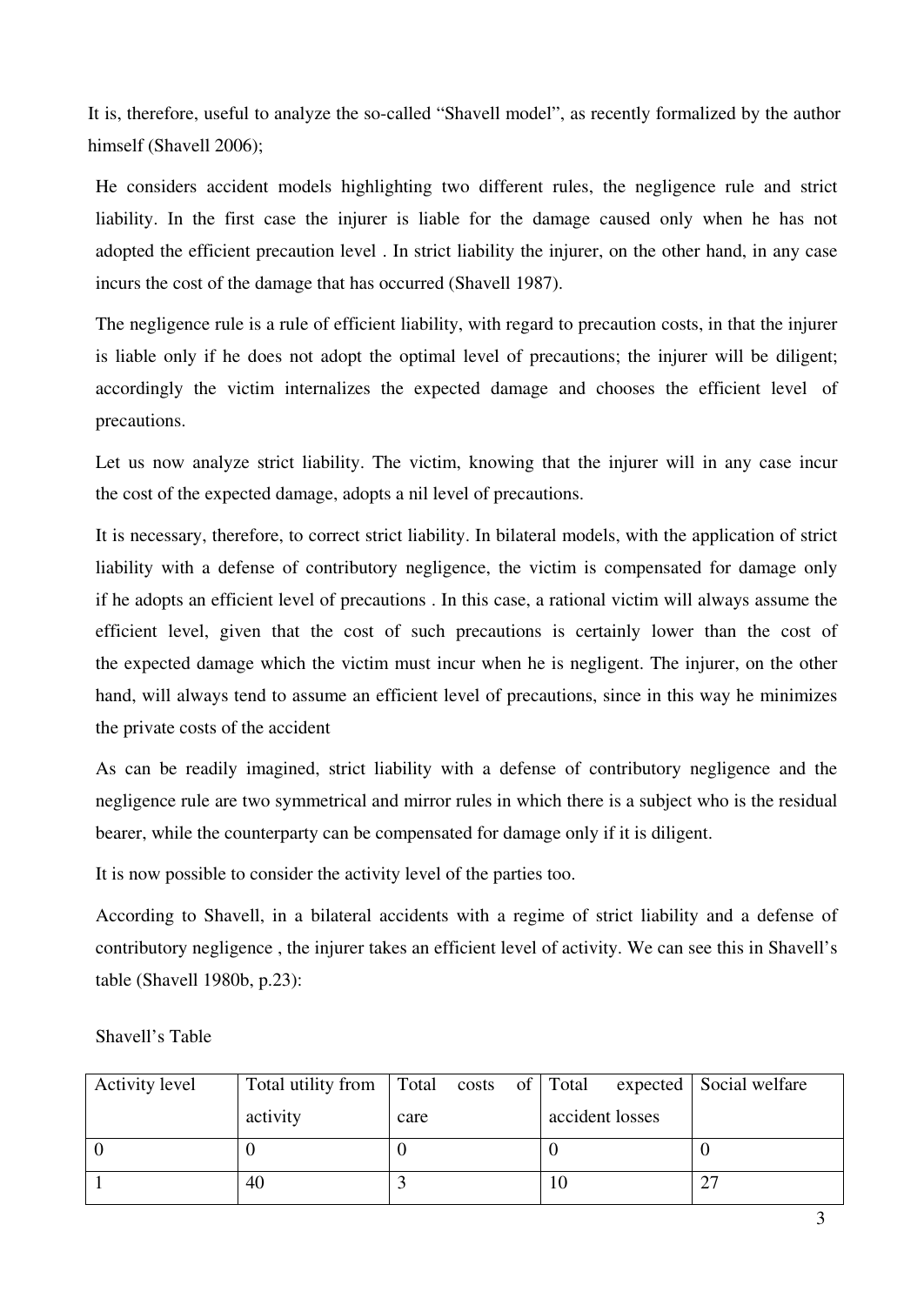| 60 |   | $\Delta$<br>$\overline{\phantom{0}}$ | 34 |
|----|---|--------------------------------------|----|
| 69 |   | $\overline{c}$<br>3U                 | 30 |
| −  |   | -40                                  |    |
| 70 | ∸ | $\epsilon$<br><b>JU</b>              |    |

Shavell states that (Shavell 1980 b, p.23): "More directly, injurers will choose the optimal level of care because doing so will minimize the expected cost they bear each time they engage in their activity. And they will choose the optimal level of activity because they will wish to engage in the activity only when the extra utility they derive exceeds their cost of care plus their added expected liability payment for accident losses caused". With this way of thinking the conclusion is that in the Shavell Table the injurer will take level 2. In Shavell's argument, the cost of precaution of the other party, in this case the victim , which increases with the increase in activity level, is never considered. In the literature it has been said that it is not possible to have both efficient precaution and activity levels (Cooter and Ulen 2004, Miceli 1997, Posner 2011, Shavell 1987, Dari-Mattiacci 2003). The "Shavell Theorem" highlights that no liability rule can maximize social welfare, since the non- residual bearer party tends to adopt an excessive activity level, given that once the due precautions have been taken, he is not liable for the damage. But according to the Shavell Theorem, at least one party chooses an efficient level of activity.

The bilateral accident model, therefore, creates a dilemma for law-makers in choosing which party is the residual bearer. Generally speaking, it is held that it is efficient that the costs fall on the party whose activity most increases the cost of the expected damage.

According to Shavell, in fact, "*(w)hich form of liability, negligence or strict liability (with the defense of contributory negligence), is better will implicitly reflect whether it is more important to control victims' or injurers' level of activity; if injurers' level of activity is more important to control, strict liability will be superior, otherwise the negligence rule will be preferred*" (Shavell1980b).

Therefore, it can be stated that the most efficient rules of liability are not capable of ensuring that both the parties adopt an efficient activity level; however, at least one party, the residual bearer, acts up to an optimal level.

An alternative and different solution to the normal rules of liability is decoupled liability, in which both the injurer and the victim are residual bearers (Polinsky and Che 1991).

Therefore, a solution is also reproposed in the bilateral accident model which is analogous to that envisaged by Pigou to solve the externality problem. This should not surprise us, since according to the traditional assumption of economic analysis of the law, the purpose of civil liability is to allow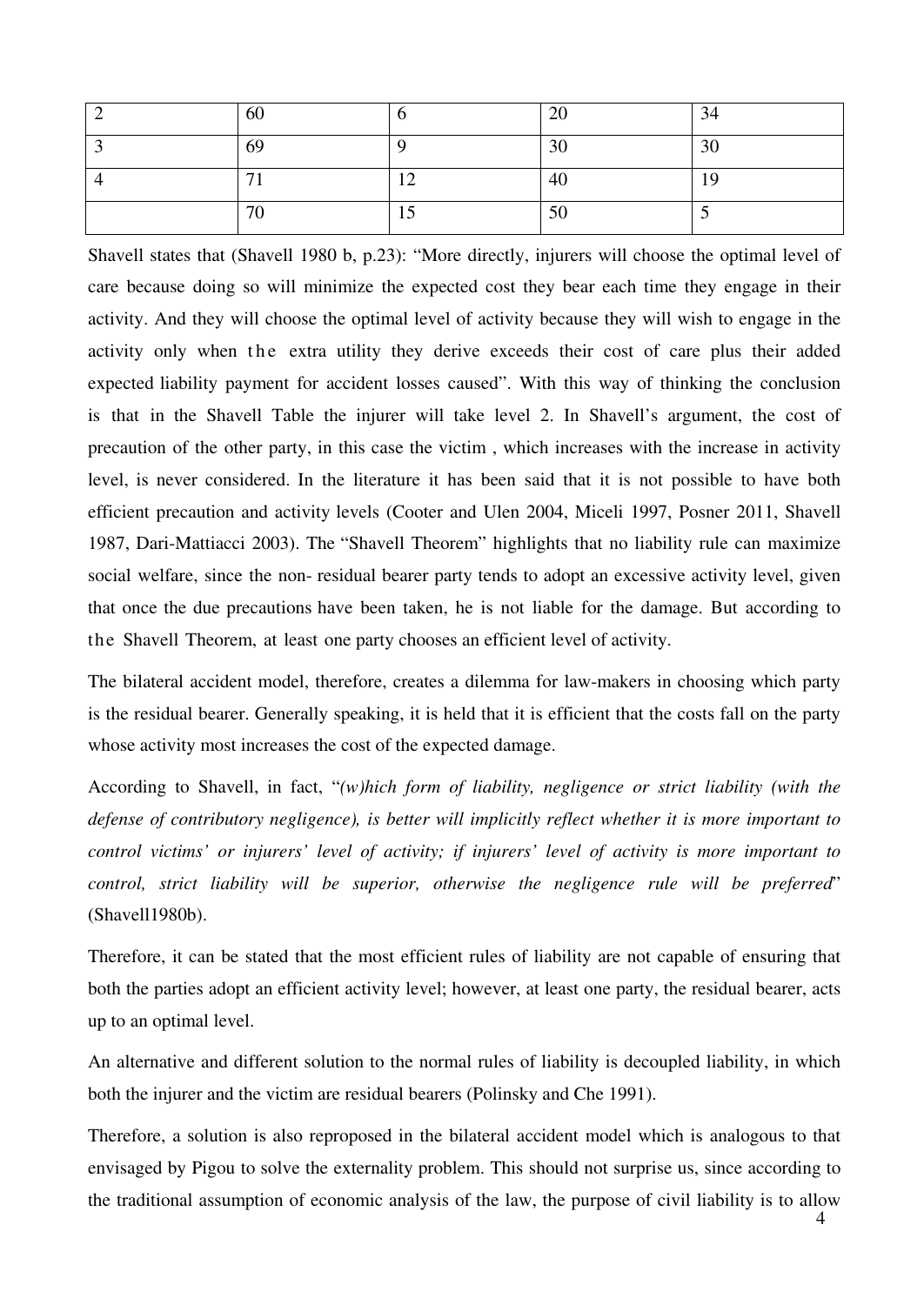subjects to internalize the social costs that follow their own activities. In the absence of compensation for damage, in fact, there is a negative externality, in other words a cost which falls on the victim, due to the activity of the injurer, without there having been any negotiation between the injurer and the victim and without the victim being able to receive any compensation. There is, therefore, a divergence between the social cost and the private cost of the injurer, which is resolved as a Pigovian tax. In this case, in fact, the injurer does not have to pay a sum of money to the victim, but can undertake their own activity and has to pay a tax, the total of which is equal to the expected damage. By doing so both subjects are the residual bearer; both therefore act only if the benefits deriving from a higher activity level are greater than the amount of the expected damage and the cost of the precautions (Parisi and Dari-Mattiacci 2006). In other words, if it is true that the residual bearer adopts an efficient level of precautions and an efficient activity level, the result is a minimization of the social costs in a system of Pigovian taxation, where both subjects incur the cost of the expected damage.

#### **3. The activity level of the residual bearer**

In our view, the traditional assumptions regarding the rules of liability in a bilateral accident model are based on a mistaken reconstruction.

The literature shows that, in a bilateral accident model, the residual bearer always adopts both the efficient level of precautions and the efficient activity level. It is usually held in fact that when applying strict liability with a defense of contributory negligence, the injurer adopts a further activity level only if the marginal utility is higher than the sum of the cost of their precautions and of the expected damage, thus adopting an efficient activity level; where such a condition does not occur, it would be optimal for them not to act. Likewise, under the negligence rule the victim acts only if their benefit is higher than the cost of their precautions and the cost of the expected damage, thus ensuring in this case too that their activity level is optimal.

In the case of decoupling liability both the parties adopt an efficient activity level, since they bear the cost of the precautions and the expected damage (Schäfer and Ott 2004) ).

I believe, on the other hand, that under strict liability with a defense of contributory negligence, the injurer would adopt a further activity level only if his marginal benefits are higher than the cost of the expected damage and the cost of their precautions plus the cost of the counterparty's precautions. There is a similar argument for the victim in relation to operating under the negligence rule.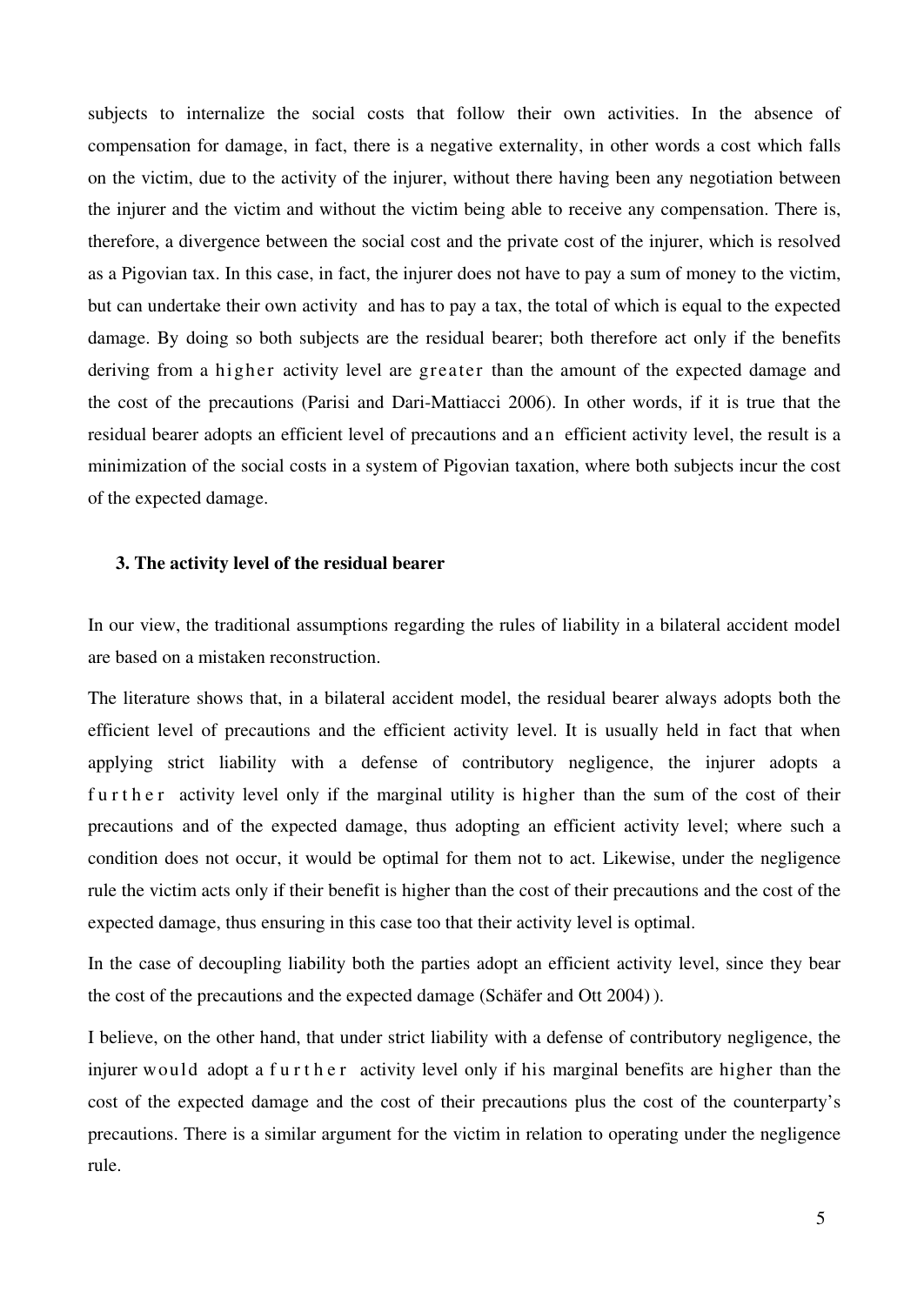Let us start from the idea of strict liability with a defense of contributory negligence and let us imagine that there are two subjects: a mother with her child and a dog-owner. Both go to the park. Let us imagine that both can choose how long to stay in the park, taking the relative precautions. For reasons of simplicity, let us imagine that the victim's marginal benefit is always constant (Table 1)

| Injurer's<br>level<br>of<br>activity. | Injurer's<br>marginal<br>utility. | Increase in<br>expected<br>damage. | Injurer's<br>marginal<br>precaution | Victim's<br>marginal<br>precaution | Victim's<br>marginal<br>utility. | Increase or<br>decrease in<br>social |
|---------------------------------------|-----------------------------------|------------------------------------|-------------------------------------|------------------------------------|----------------------------------|--------------------------------------|
|                                       |                                   |                                    | costs                               | costs.                             |                                  | welfare.                             |
|                                       | 20                                | $-10$                              | $-2$                                | -4                                 | <sub>0</sub>                     | 10                                   |
|                                       | 15                                | $-10$                              | $-2$                                | -4                                 | 6                                |                                      |
|                                       | 13                                | $-10$                              | $-2$                                | $-4$                               | 6                                |                                      |
|                                       |                                   | $-10$                              | $-2$                                | -4                                 | 6                                |                                      |

Table 1

Activity level 3 could be considered as optimal since, as shown previously, according to the traditional assumptions of economic analysis of the law, it is efficient to adopt a further activity level as long as the residual bearer's marginal utility is higher or equal to the expected damage and to his precaution costs.

Applying a rule of strict liability with a defense of contributory negligence, the dog-owner obtains a marginal benefit of 13 but must pay the cost of his precautions (2) and the expected damage (10). In our example therefore the costs of the dog-owner (12) are lower than his marginal benefits (13). At activity level three the utility that the mother enjoys from taking her child for a walk (6) is also higher than the costs (4). The efficient level, therefore, is 3.

Despite this, if we also consider that the cost of the mother's precautions is 4, we can see that the total costs (16) are higher than the injurer's marginal utility. Therefore, there would be a first-best solution if the dog-owner refrained from adopting his activity, leaving the mother the possibility of walking in the park alone with her child.

| abie |  |
|------|--|
|------|--|

| Injurer's   | Injurer's | Increase    | Injurer's  | Victim's   | Victim's | Increase or |
|-------------|-----------|-------------|------------|------------|----------|-------------|
| of<br>level | marginal  | in expected | marginal   | marginal   | marginal | decrease    |
| activity    | utility   | damage      | precaution | precaution | utility  | 1n          |
|             |           |             | cost       | cost       |          | social      |
|             |           |             |            |            |          | welfare     |
|             | 20        | $-10$       |            |            |          | 10          |
|             | 15        | $-10$       | $-2$       | $-4$       | O        |             |
|             |           |             |            |            |          |             |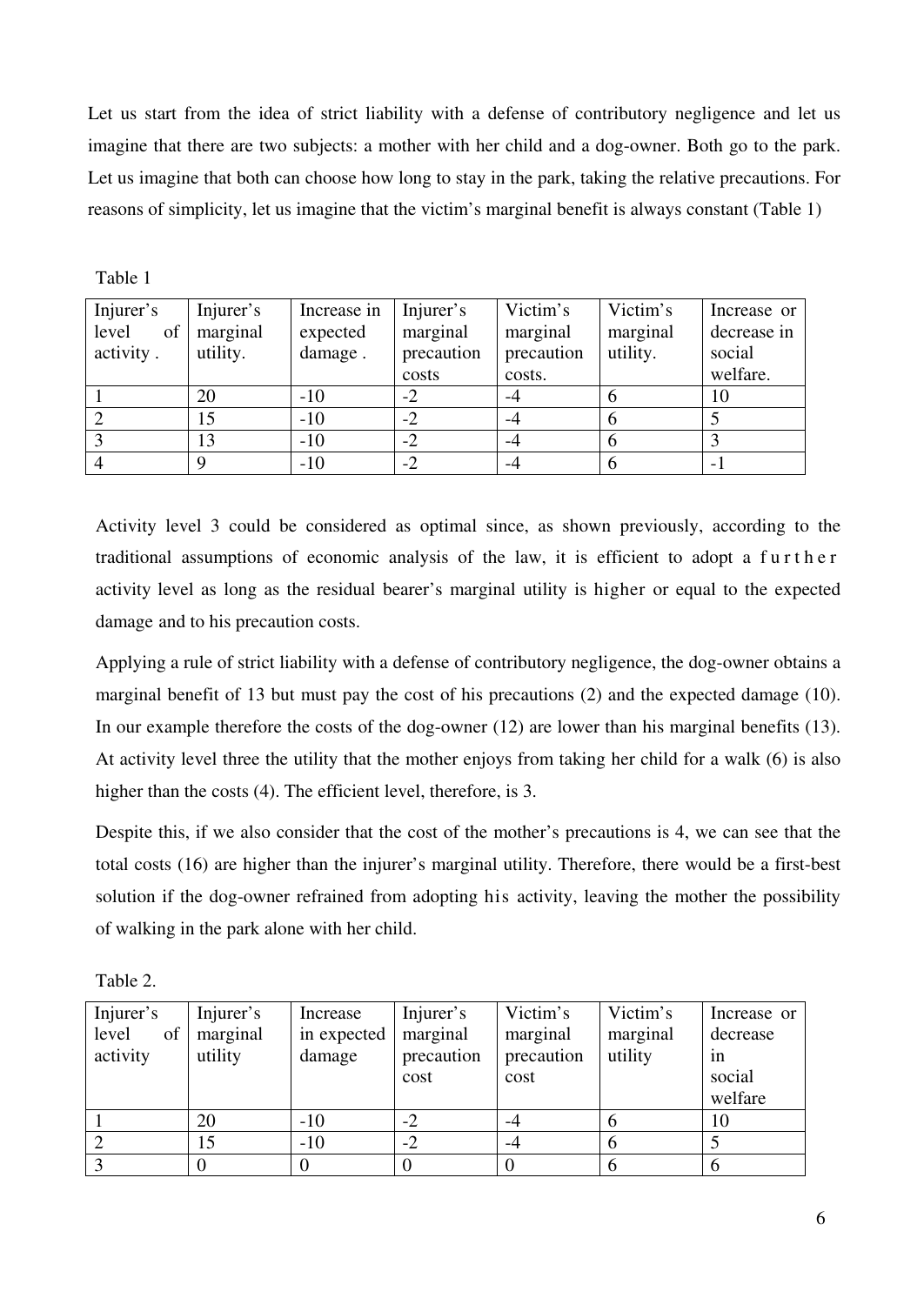It is true that the dog-owner would not obtain the marginal utility arising from their activity; despite this, there would be no damage and, in addition, neither the dog-owner nor the mother would adopt the due precautions. Social welfare therefore would be equal to the marginal utility of the victim at activity level 3. It follows that if the dog-owner does not take the dog for a walk, there is a change in social utility of 6, higher than the change in social utility (3) which is obtained if the dogowner decides to fulfill activity level 3 (Table 2).

We can follow a similar way of thinking in regard to the negligence rule. In this light we can reconsider the previous example of the mother and the dog-owner, assuming, however, again for the sake of simplicity, that the injurer's costs and benefits are constant for every activity level (Table 3)

| Victim's | Victim's | Increase | Victim's   | Injurer's  | Injurer' | Increase or |
|----------|----------|----------|------------|------------|----------|-------------|
| level of | marginal | in       | marginal   | marginal   | marginal | decrease    |
| activity | utility  | expected | precaution | precaution | utility  | in social   |
|          |          | damage   | cost       | cost       |          | welfare     |
|          |          |          |            |            |          |             |
|          | 20       | $-10$    | $-4$       | -5         | 6        |             |
|          | 18       | $-10$    | $-4$       | -5         | 6        |             |
| 3        | 16       | $-10$    | $-4$       | -5         | 6        |             |
| 4        | 15       | $-10$    | $-4$       | -5         | 6        |             |

Table 3.

According to the standard analysis, in this case the injurer has an incentive to adopt a non-optimal activity level, since, under the negligence rule, he does not internalize the costs of the expected damage. The potential victim, on the other hand, would have an incentive to adopt an efficient activity level. In our example, therefore, if the parties walked for 4 hours, the mother would have a benefit of 15 compared to a social cost given by the sum of the expected damage (10) and the precautions she has taken (4). The mother would therefore have a marginal benefit of 1, while the change in social welfare would be 2 (Table 3).

If, however, we adopt the approach shown above and take into due consideration the cost of the injurer's precautions, it is clear that such a situation cannot be considered a first-best solution. The mother, in fact, in choosing activity level 4 forces the dog-owner to adopt precautions for a cost of 5. The total social cost, therefore, is given by the sum of the expected damage, the cost of the dog-owner's precautions and the cost of the mother's precautions, for a total of 19, against a benefit for the residual bearer of 15. If, on the other hand, the mother abstained from walking during the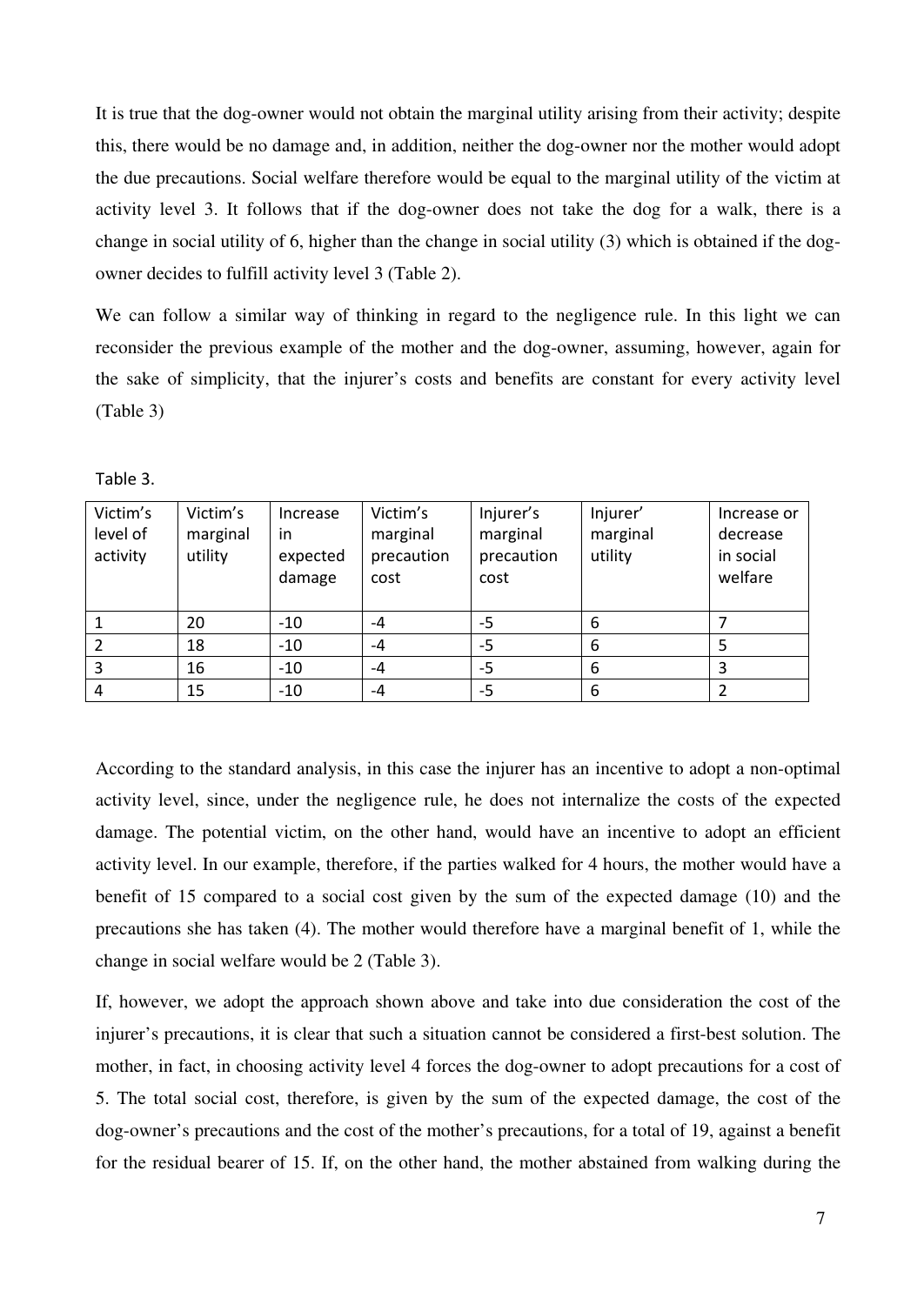fourth hour of the day, the dog-owner, in the example shown, could go to the park with his animal without adopting precautions and we would have the following situation (Table4)

| Table |  |
|-------|--|
|-------|--|

| Victim's | Victim's | Increase | Victim's                 | Injurer's  | Injurer's | Increase  |
|----------|----------|----------|--------------------------|------------|-----------|-----------|
| level of | marginal | expected | marginal                 | marginal   | marginal  | or        |
| activity | utility  | damage   | cost of                  | cost of    | utility   | decrease  |
|          |          |          | precaution               | precaution |           | in social |
|          |          |          |                          | s          |           | welfare   |
|          | 20       | $-10$    | -4                       | -5         | 6         |           |
|          | 18       | $-10$    | $-4$                     | -5         | 6         | 5         |
| 3        | 16       | $-10$    | $-4$                     | -5         | 6         | 3         |
|          | -        |          | $\overline{\phantom{a}}$ |            | 6         | 6         |

In this case, therefore, the change in social welfare would coincide exactly with the private welfare of the injurer. The ensuing situation represents a more efficient result, compared to the previous case in which both the dog-owner and the mother take a walk during the fourth hour, since if only the dog-owner acts, the change in social utility is 6, while if both act, the change in social utility is 2.

We therefore believe, contrary to the common doctrinal opinion, that a Kaldor-Hicks efficiency improvement is obtained if the legal rules discourage the residual bearer from adopting a further activity level in the case in which his marginal benefits are higher than the sum of the expected damage and the cost of his precautions, but lower than the sum of the expected damage, the cost of his precautions and the cost of the counterparty's precautions. In this case, if the residual bearer does not act and therefore there is none of the expected damage and there is no need to adopt precautions, there will be an increase in social utility. For this reason it's possible to speak of "activity-level externalities".

# **4. Pigovian taxation and double taxation**

As shown in the previous section, the residual bearer too can adopt an excessive activity level, by not taking into account the precaution costs that the counterparty must incur. If the traditional doctrinal assumptions were all-encompassing, it could be held that the Pigovian tax system, in which both economic agents are residual bearers, could be an adequate remedy to minimize the total social costs, by giving the right incentives to the parties to adopt efficient precaution and activity levels.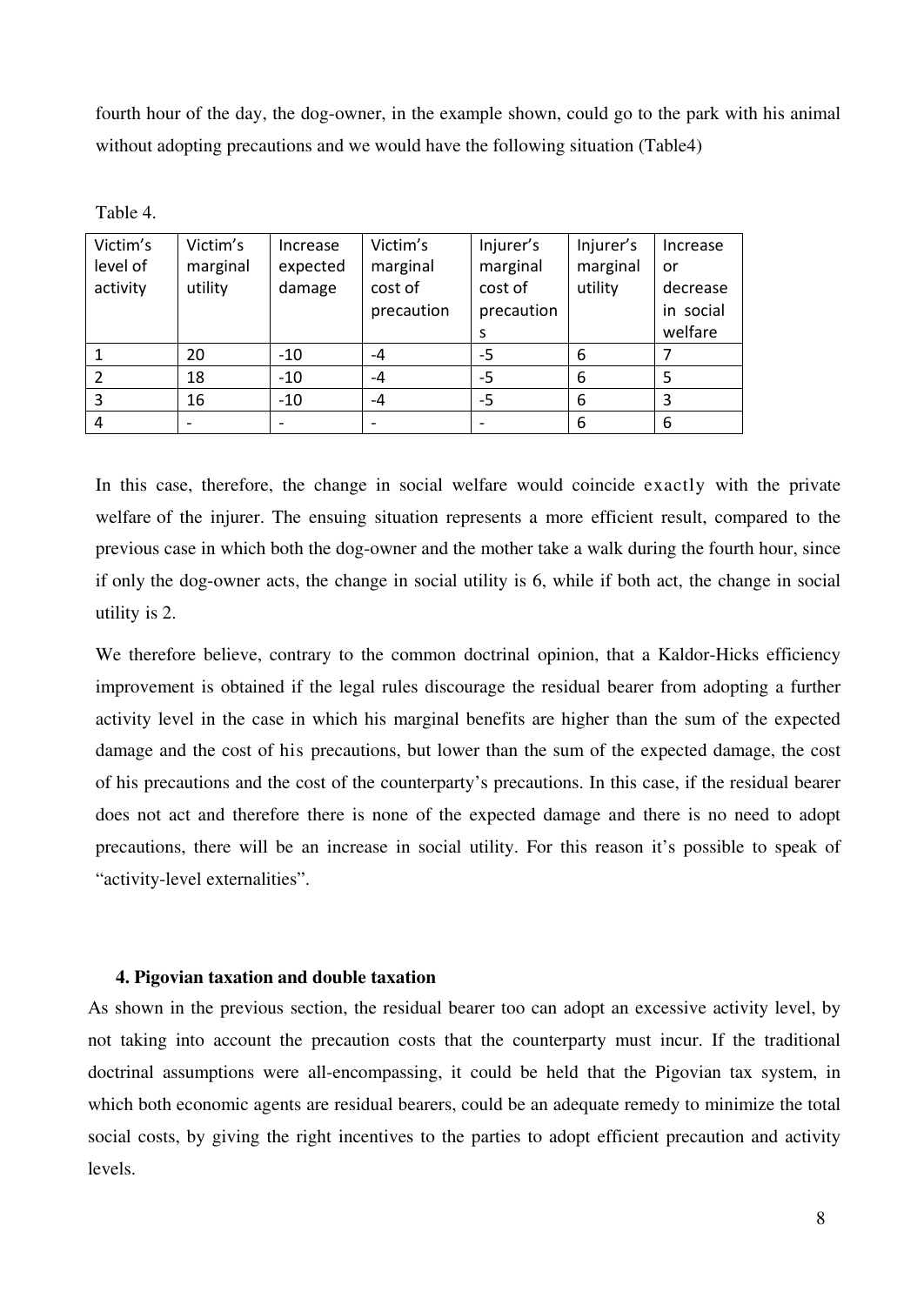We feel, on the other hand, that such an approach does not pay due attention to the weaknesses of the Pigovian tax system which have already been highlighted in the literature by Coase.

To tell the truth, influential criticism of the Pigovian tax system was made by Buchanan and Stubblebine (1962) for different reasons from those considered in this paper. According to those authors, an efficient Pareto situation is in fact only obtained when the marginal cost that falls on the agent is equal to the marginal benefit that the other party obtains. The idea is that for the agent the marginal benefit in adopting a particular activity is lower than the marginal cost of the party that suffers the externality. In such a situation, the victim would be willing to pay a given amount of money to induce the injurer to reduce his activity level. However, the parties do not always decide to remove the externality since it is by no means certain that further activity by the injurer will establish a marginal cost for the victim; nor can it be argued a priori that the marginal cost that the victim suffers is always higher than the injurer's marginal benefit.

Without the possibility of resolving the conflicting claims of the parties through negotiation, State intervention is necessary, but such intervention must aim to make the agents incur the complete internalization of the costs arising from their actions.

With the introduction of a Pigovian tax, in fact, the victim obtains a benefit without having incurred any cost; it would therefore be possible for the parties to negotiate further and the victim could pay the injurer in order to adopt a lower activity level. In other words, according to Buchanan and Stubblebine, with the introduction of a Pigovian tax an optimal activity level is obtained but it is not a situation of equilibrium, since the parties, by means of subsequent negotiation, could determine a different level of inefficient activity, thus reducing the welfare of the community as a whole.

For the purposes of this article, however, we wish to highlight that the solution proposed by Buchanan and Stubblebine is similar to the remedy considered by Coase: according to Buchanan and Stubblebine, in fact, if the victim too pays a tax equal to the benefit that he obtains, the parties will not have any incentives to undertake further exchanges; the situation obtained, therefore, with the introduction of a Pigovian tax would not only represent a first-best situation, but would also be a situation of efficient balance, i.e. a situation in which there is no interest on the part of the parties to change. With the introduction of a double tax, therefore,

> *"Not only must B's behavior be modified so as to insure that he will take the costs externally imposed on A into account, but A's behavior must be modified so as to insure that he will take the costs " internally " imposed on B into account. In such a double tax-subsidy scheme, the necessary Pareto conditions would be readily satisfied.' In summary,*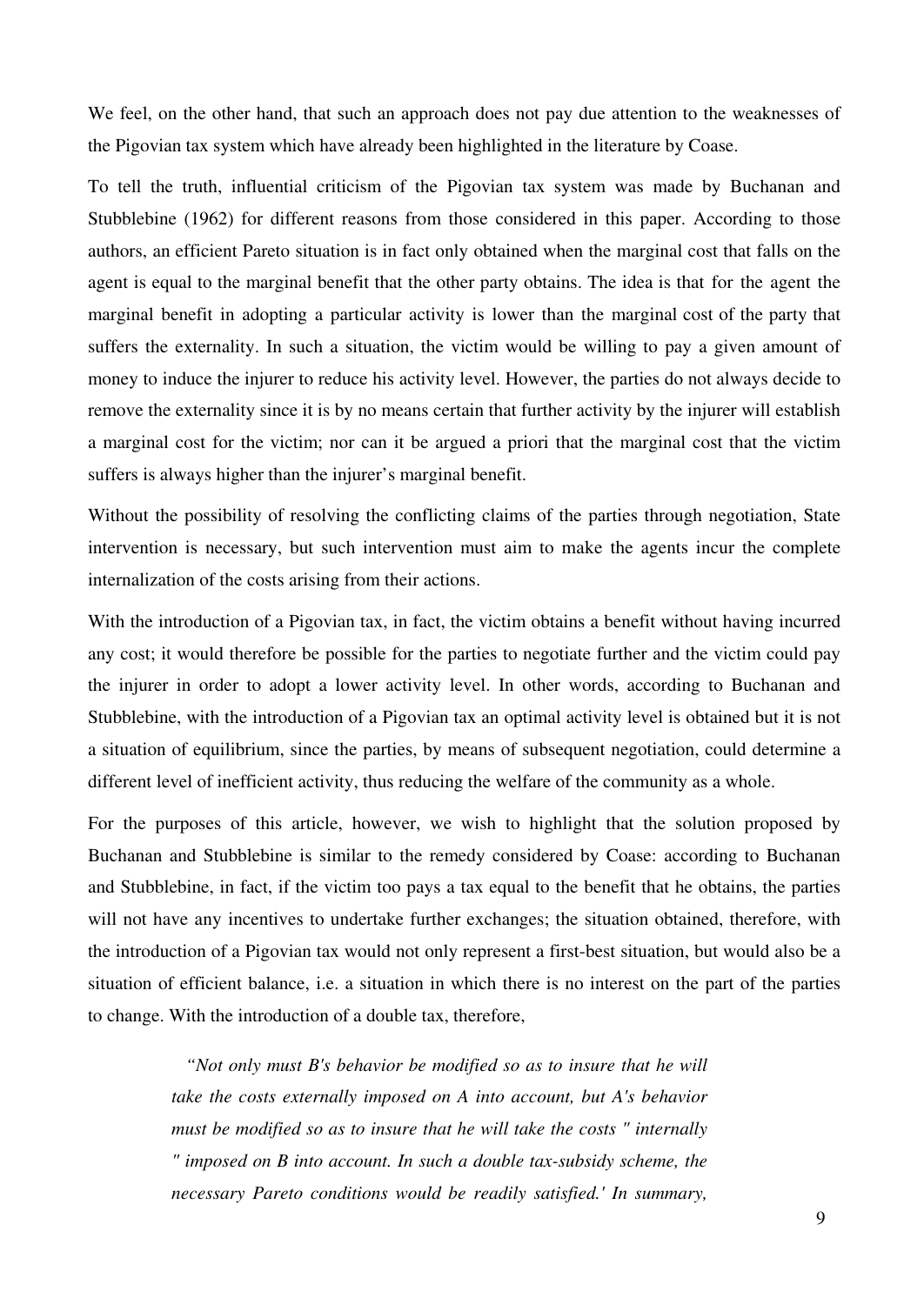*Pareto equilibrium in the case of marginal externalities cannot be attained so long as marginal externalities remain, until and unless those benefiting from changes are required to pay some "price" for securing the benefits*"*.*

Buchanan and Stubblebine's reasoning has significant analogies with the solution described by Coase in 1960. Despite this, we believe that the latter's argument is more relevant to the thesis set out in this article, since he expressly considers the parties' precaution costs and activity levels, and enables understanding of the limits of the traditional assumptions on civil liability. According to Coase, in fact, an externality can be defined as a situation of conflict between the interest of the injurer and the interest of the victim in using the same resource: given a clear definition of the proprietary rights and in the absence of significant transaction costs, in fact, regardless of the initial allocation, the resource would be allocated, following negotiation, to the party which gives it a higher value. If the bargaining between the parties is, however, not possible, in Coase's view it is correct to define *a priori* the injurer as the party who must suffer the cost of the expected damage, since it is otherwise necessary to consider both the level of utility and the precaution cost of both parties.

We consider it necessary, for the purposes of this analysis, to set out the famous example mentioned by Coase. There is a factory which emits harmful smoke in a particular location at a cost of 100; the factory, however, could avoid the damage by adopting precautions at a cost of 90. According to the standard analysis, the Pigovian tax would be efficient because it would encourage a situation in which the social cost and private cost coincide, thus eliminating the externality. The factory, therefore, as it has to pay a tax equal to the expected damage, would have an incentive to adopt the necessary precautions.

In reality, Coase notes, the damage is produced since in the land adjoining the factory there are neighbors: both the parties (the neighbors and the factory) use the same resource (the air) for different reasons. Now it can be imagined that the neighbors too can avoid the occurrence of the damage giving up the idea of going to live near the factory or of continuing to stay there. In this case, the value of production would increase by 50 if the factory continued to emit smoke and those who at the time are in the area were to move elsewhere, spending 40, or adapted in some other way to avoid the damage. The conclusion that Coase reaches, therefore, is that if it is necessary to make the injurer pay a tax equal to the damage caused, it would be desirable to have a double tax intervention, by making residents of the region pay a sum equal to the additional costs that the owner of the factory has incurred in order to avoid the damage. Consequently, in the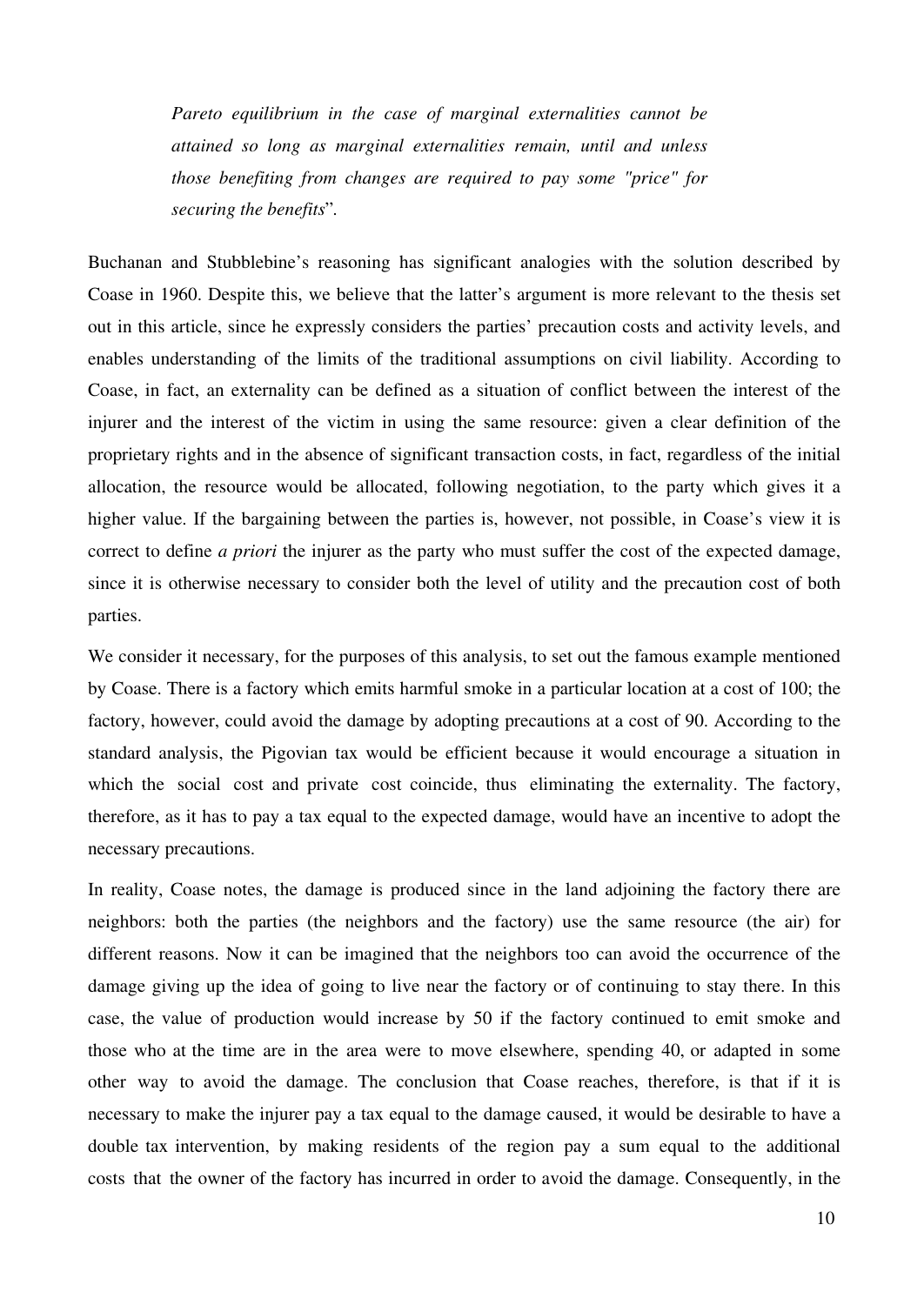case in which the precaution costs are lower than the costs chargeable to the producer, people would adopt adequate measures to avoid the damage or, alternatively, would not stay in the region. Given a tax only on the producer, on the other hand, the factory's neighbors would have no incentive to adopt the efficient precaution and activity levels to minimize the expected social cost. Coase highlights that this result could be avoided if the tax was calculated without reference to the damage in concrete terms but to the fall in value of production in a broad sense following the emission of smoke. This however, Coase adds, is not possible since judges cannot observe every variable which influences the social cost.

We consider it interesting to compare the solution proposed by Coase with the traditional assumptions of tort law..

As already highlighted, the rules of liability considered identify a party who does not suffer the cost of the expected damage and a residual bearer. Under strict liability with a defense of contributory negligence, the injurer is the residual bearer if the victim pays the due level of precautions; under the negligence rule, on the other hand, the victim is the residual bearer if the injurer is diligent. The main characteristic of the Pigovian tax, on the other hand, is that the situation of the parties is symmetrical. The injurer, besides incurring the cost of his precautions, pays the State and not the victim a tax, the total of which is equal to that of the expected damage; the victim, on the other hand, is not compensated for the losses suffered and must also adopt his own precautions. Therefore, with the system of the Pigovian tax, both the injurer and the victim are residual bearers.

Coase infers that, even with the introduction of a Pigovian tax, the parties do not internalize all the social costs resulting from their activity. In other words, in Coase's reasoning it seems clear that the residual bearer, although suffering the expected damage, does not consider the cost of the counterparty's precautions and can adopt an excessive activity level, in contrast with the traditional assumptions of the "Shavell Theorem" and of the system of decoupling liability. In the aforementioned example, an excessive number of inhabitants could establish their residence near the factory, or an excessive number of people could adopt their own activity thus increasing the size of the expected damage. Coase's intuition, in our view, also consists in having foreseen an original and satisfying solution to the problem, the system of double taxation, which will be analyzed below.

#### **5. The Pigovian tax and the cost of precautions.**

In the following section we intend to examine the solution of taxation set out by the authors mentioned above, in which the victim must pay a tax equal to the costs imposed on the counterparty, in other words a tax the amount of which corresponds to the injurer's precaution costs. In the following section we will consider two further hypotheses: first we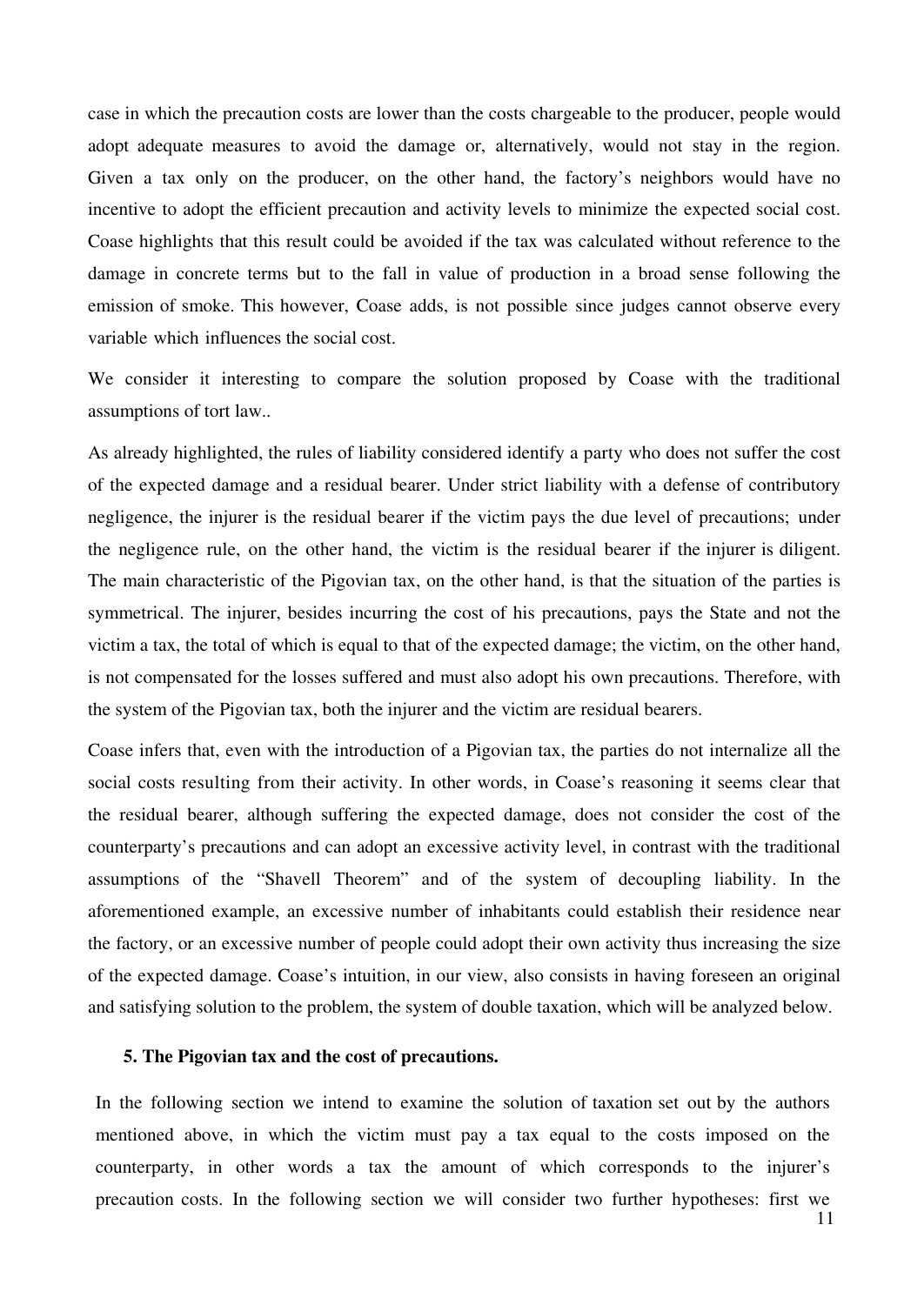will analyze the situation in which the cost of the counterparty's precautions falls on the injurer and not on the victim; second , we consider the case where the victim pays a tax equal to the cost of the injurer's precautions, at the end we will examine the case in which both the parties, besides incurring the cost of the expected damage, also pay the State an amount equal to the counterparty's precautions. For now let us focus our attention on the case in which it is the victim who pays for the precautions, by looking again at the example of the mother and the dog-owner who go for a walk in the park.(Table 5)

Table 5.

| Injurer's<br>level of<br>activity | Injurer's<br>marginal<br>utility | Pigovian<br>$tax=$<br>Increase<br>in<br>victim's<br>expected<br>damage | Injurer's<br>marginal<br>cost of<br>precaution | Victim's<br>marginal<br>cost of<br>precaution | Victim's<br>marginal<br>utility | Increase in<br>victim's<br>expected<br>damage |    | Increase or<br>decrease in<br>social<br>welfare |
|-----------------------------------|----------------------------------|------------------------------------------------------------------------|------------------------------------------------|-----------------------------------------------|---------------------------------|-----------------------------------------------|----|-------------------------------------------------|
| $\mathbf{1}$                      | 15                               | -6                                                                     | $-2$                                           | $-4$                                          | 14                              | $-6$                                          | 17 |                                                 |
| $\overline{2}$                    | 14                               | $-6$                                                                   | $-2$                                           | $-4$                                          | 13                              | $-6$                                          | 15 |                                                 |
| 3                                 | 12                               | -6                                                                     | $-2$                                           | $-3$                                          | 11                              | $-6$                                          | 12 |                                                 |
| 4                                 | 8                                | $-6$                                                                   | $-2$                                           | $-3$                                          | 10                              | $-6$                                          | 7  |                                                 |

Let us analyze what happens in the case of a Pigovian tax.

Both the dog-owner and the mother suffer the cost of the expected damage of 6: both also would go for a walk for four hours running; from the fourth hour in the park the mother would obtain a utility of 10, having however to pay, besides the expected damage (6), also the cost of the precautions (3). The dog-owner, on the other hand, would obtain a benefit of 8 given the payment of a tax equal to the expected damage (6); they should also incur the cost of their own precautions (2). According to the framework used by classical economists, the change in social welfare would be 7.

The mother, however, in choosing activity level 4 does not consider the cost of the precautions incurred by the dog-owner. In fact it can be seen that in reality, the mother's benefit from the fourth hour of walking (10) is below the total social costs, understood as the total of the expected damage (6), the cost of the dog-owner's precautions (2) and the cost of the precautions of the mother herself (3). If, as imagined by Coase, the mother should pay a tax equal to the dog-owner's precautions, she would then abstain from adopting her own activity. In this case the expected damage would be zero and the dog-owner should not take any precautions (Table 6)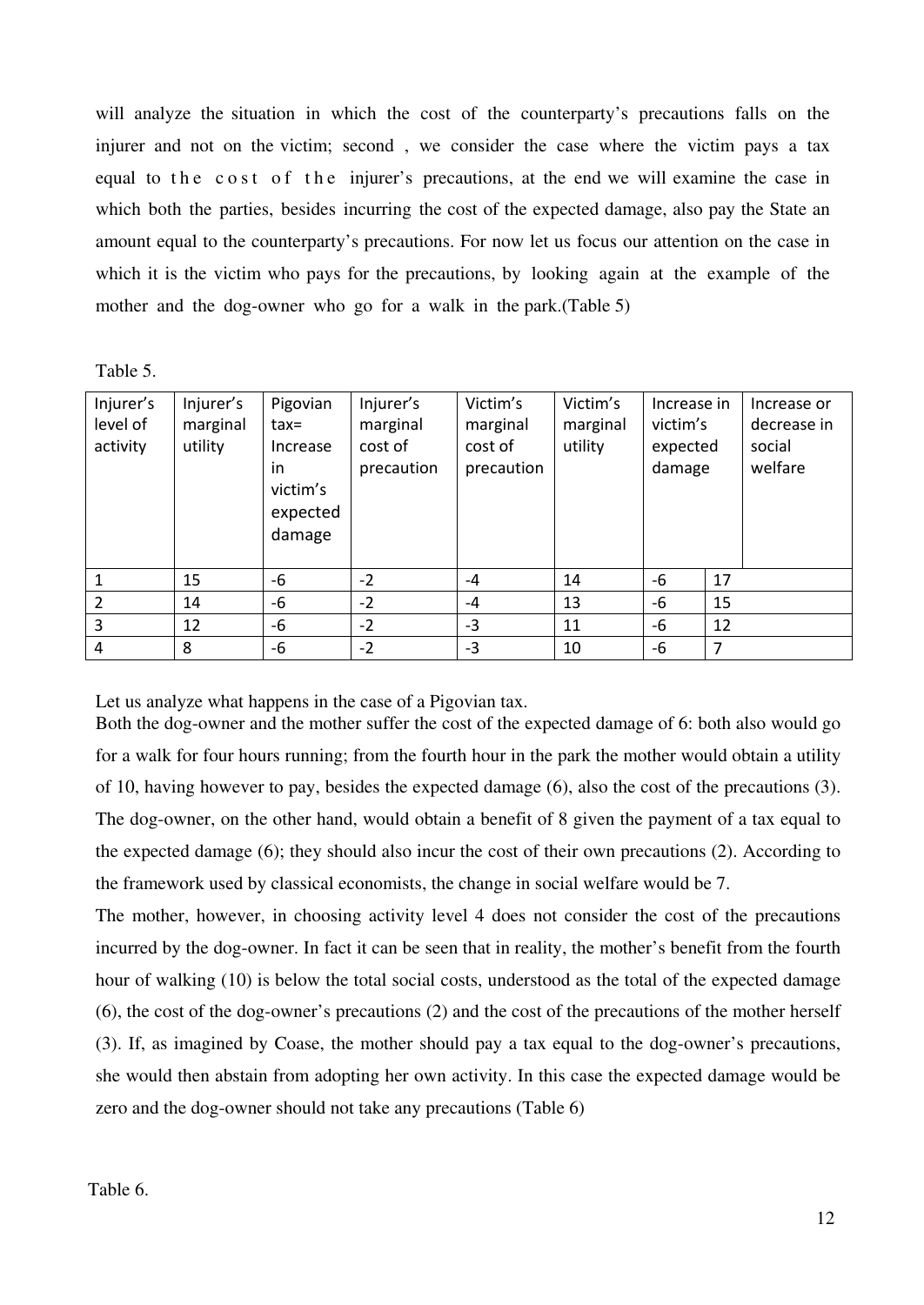| Injurer's<br>level of<br>activity | Injurer's<br>marginal<br>utility | Pigovian<br>$tax=$<br>Increase<br>in<br>victim's<br>expected<br>damage | Injurer's<br>marginal<br>cost of<br>precaution | Victim's<br>Marginal<br>cost of<br>precaution | Victim's<br>marginal<br>utility | Increase<br>in victim's<br>expected<br>damage | Increase<br>or<br>decrease<br>in social<br>welfare v |
|-----------------------------------|----------------------------------|------------------------------------------------------------------------|------------------------------------------------|-----------------------------------------------|---------------------------------|-----------------------------------------------|------------------------------------------------------|
|                                   | 15                               | -6                                                                     | $-2$                                           | $-4$                                          | 14                              | $-6$                                          | 17                                                   |
| 2                                 | 14                               | -6                                                                     | $-2$                                           | $-4$                                          | 13                              | $-6$                                          | 15                                                   |
| 3                                 | 12                               | -6                                                                     | $-2$                                           | $-3$                                          | 11                              | $-6$                                          | 12                                                   |
| 4                                 | 8                                |                                                                        |                                                |                                               |                                 |                                               | 8                                                    |

Social utility would fully coincide with the welfare of the dog-owner.

In our opinion, however, given that the situation of the parties is symmetrical, we can imagine an inverse solution to that put forward so far. In other words, we can also obtain an increase in efficiency in the case in which it is the injurer and not the victim who abstains from acting. In the example now put forward we obtain an improvement in social welfare where the dog-owner and not the mother abstains from walking in the park for four hours running. If it is true that the position of the parties is symmetrical, since both are residual bearers, it can be imagined that the costs of the counterparty's precautions may fall not on the victim but on the injurer. The victim, therefore, would not pay a tax but will bear the expected damage and his cost of precaution. The injurer would pay a tax equal to the victim's precaution cost.

It can also be underlined Coase's model can be modified by the use a single tax. Indeed we can imagine that .according to the legal system, the liability regime of the dog's owner is strict liability. In this situation he bears the costs of his precautions and the expected damage. In order to have an efficient level of activity on the part of the victim it is necessary to introduce a tax equal to the expected damage and the injurer's cost of precaution. With this tax the victim will choose an optimal level of activity. But this solution has some aspects of great complexity. Indeed the victim would receive the compensation for the expected damage from the injurer and should simultaneously pay an identical amount in the form of tax. The solution with two taxes seem more practical.

To understand what we are saying, let us consider this example: let us imagine a regime of no liability. The victim bears the expected damage (-6), his cost of precaution (-4) and a tax equal to the injurer's cost of precaution (-2). The injurer has to pay a tax equal to the expected damage. The mother will choose level 2 , and obtain a benefit of 1. (Table 7) . In this way it is possible to have an efficient level of activity.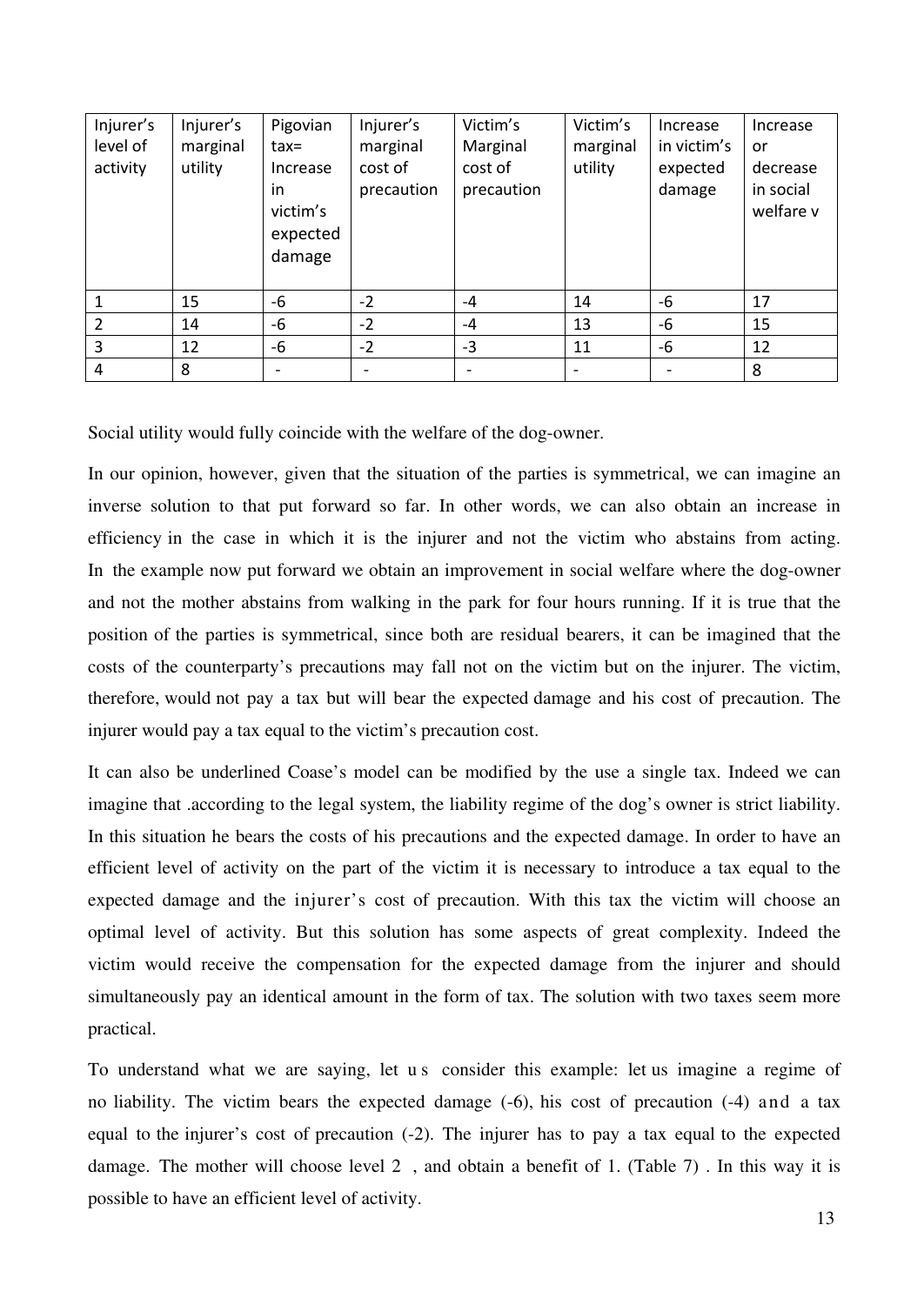In the alternative hypothesis there is a regime of strict liability, so the injurer bears the expected cost, and the victim bears his cost of precaution and a tax equal to the expected damage and the injurer's cost of precaution. So the victim will have a cost of precaution (4) a tax equal to the expected damage (-6) and a tax equal to the injurer's cost of precaution (-2). His total cost is -12 and he will stop at level 2. The two systems of rules produce the same result, but it seems more simple to use the first.

Table 7.

| Injurer's<br>level of<br>activity | Injurer's<br>marginal<br>utility | Injurer's<br>marginal cost<br>of Precaution | Victim's<br>marginal<br>cost of<br>precaution | Victim's<br>marginal<br>utility | Tax equal<br>to<br>expected<br>damage | Tax<br>equal to<br>injurer's<br>cost of<br>precaution | Increase<br>or<br>decrease<br>in<br>social<br>welfare |
|-----------------------------------|----------------------------------|---------------------------------------------|-----------------------------------------------|---------------------------------|---------------------------------------|-------------------------------------------------------|-------------------------------------------------------|
|                                   | 15                               | $-2$                                        | -4                                            | 14                              | $-6$                                  | $-2$                                                  | 17                                                    |
|                                   | 14                               | $-2$                                        | -4                                            | 13                              | $-6$                                  | $-2$                                                  | 15                                                    |
| 3                                 | 12                               | $-2$                                        | -4                                            | 11                              | $-6$                                  | $-2$                                                  | 11                                                    |
| 4                                 | 10                               | $-2$                                        | $-4$                                          | 10                              | --6                                   | $-2$                                                  | 8                                                     |

If the dog-owner abstains from adopting his own activity, the mother would take her child for a walk without worrying that during the fourth hour of activity damage might occur and without having to take any precautions. The change in social welfare would coincide with the mother's marginal utility (10) and once again we would obtain a result that is better than the idea of a simple Pigovian tax..

The result which follows is in any case superior – in terms of efficiency – to the forecast for a simple Pigovian tax, since at a particular activity level it is socially desirable for a party not to act, thus allowing the counterparty to adopt their own activity without having to worry about adopting precautions and without having to suffer the cost of the expected damage.

Obviously it is not possible to establish *a priori* which of the two solutions can be considered most efficient. In the example given, it would be efficient for the mother to be the one to act, since her benefit is greater than the dog-owner's benefit.

In general, as shown by Coase, when alternative social organizations are compared, the correct procedure is to compare the global social product generated by these different organizations. It therefore follows that in order to identify the preferable choice between the two systems of taxation, it will be necessary to examine in concrete terms the change in social wellbeing. It is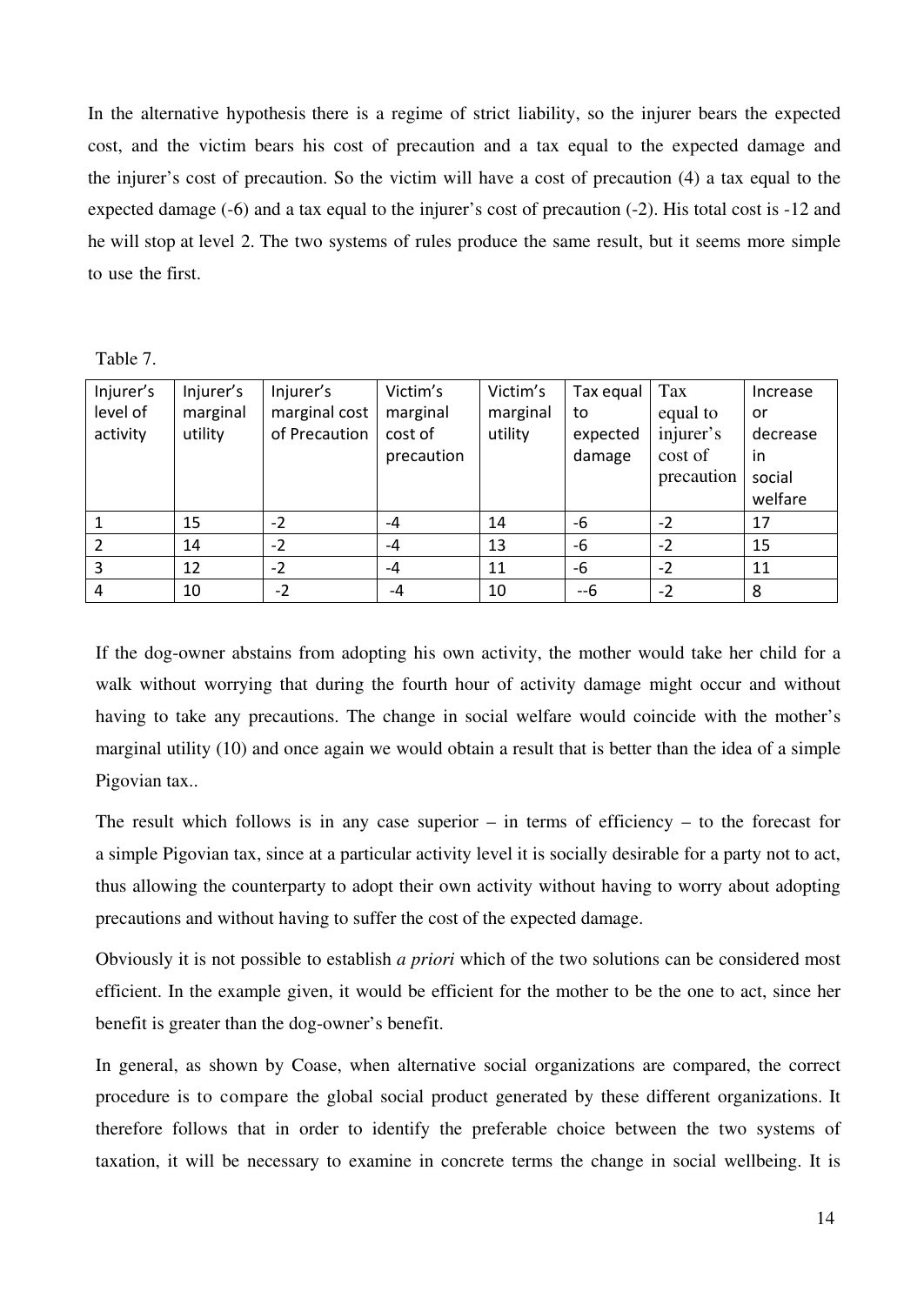efficient, therefore, for the person who acts to make the most detailed assessment of the possibility of undertaking a particular activity.

In truth, we could also imagine a third solution as an alternative to mere Pigovian taxation, envisaging that both the parties must incur the cost of the counterparty's precautions. The results of such a mechanism however might be optimal. Indeed it could produce the result that both parties choose an efficient level of activity. But there could be a problem: the injurer, concerned that the victim may also act, could abstain from adopting their own activity; the victim, in turn, could reason along the same lines. There would therefore be an inefficient sub-optimal level of activity.

It must be acknowledged that such a solution has not been adequately looked into by academics and certainly deserves further analysis.

### 6. **Conclusion**

l

According to common doctrinal opinion, in a bilateral accident model, both strict liability with defense of contributory negligence and the negligence rule ensure that at least one party adopts an efficient activity level: this party is the residual bearer.

In our view, this arrangement is reductive since it does not consider that residual bearers also tend to adopt their activity excessively. As shown in this article, in fact, the residual bearer does not internalize all the social costs, since he does not suffer the cost of the counterparty's precautions: he therefore acts even when his marginal benefit is lower than the sum of the expected damage, the cost of their precautions and the cost of the counterparty's precautions.

The soundness of our reasoning is shown by the fact that if the different doctrinal opinions were allencompassing, the problem of the excessive activity level could be resolved by introducing a Pigovian taxation system, since in this way both the injurer and the victim suffer the expected damage. It should therefore be presumed that both the parties have the right incentives to behave diligently and to minimize the social costs<sup>[2](#page-15-0),2</sup>

<span id="page-15-0"></span><sup>&</sup>lt;sup>2</sup>Shavell (1980b, p.30, note 36), is really convinced that it's possible to have a system in which both parties choose the efficient level of activity. He states that there are methods that in principle would lead to optimal behavior: if the injurer pay fines to the state equal to harm done- or taxes equal to expected harms- and let victims bear their losses. Then the expected payments of injurers and of victims would each equal expected accident losses and they would each choose optimal level of their activity." In note 36 (Shavell 1980b, p.30). Shavell states that: "Another scheme that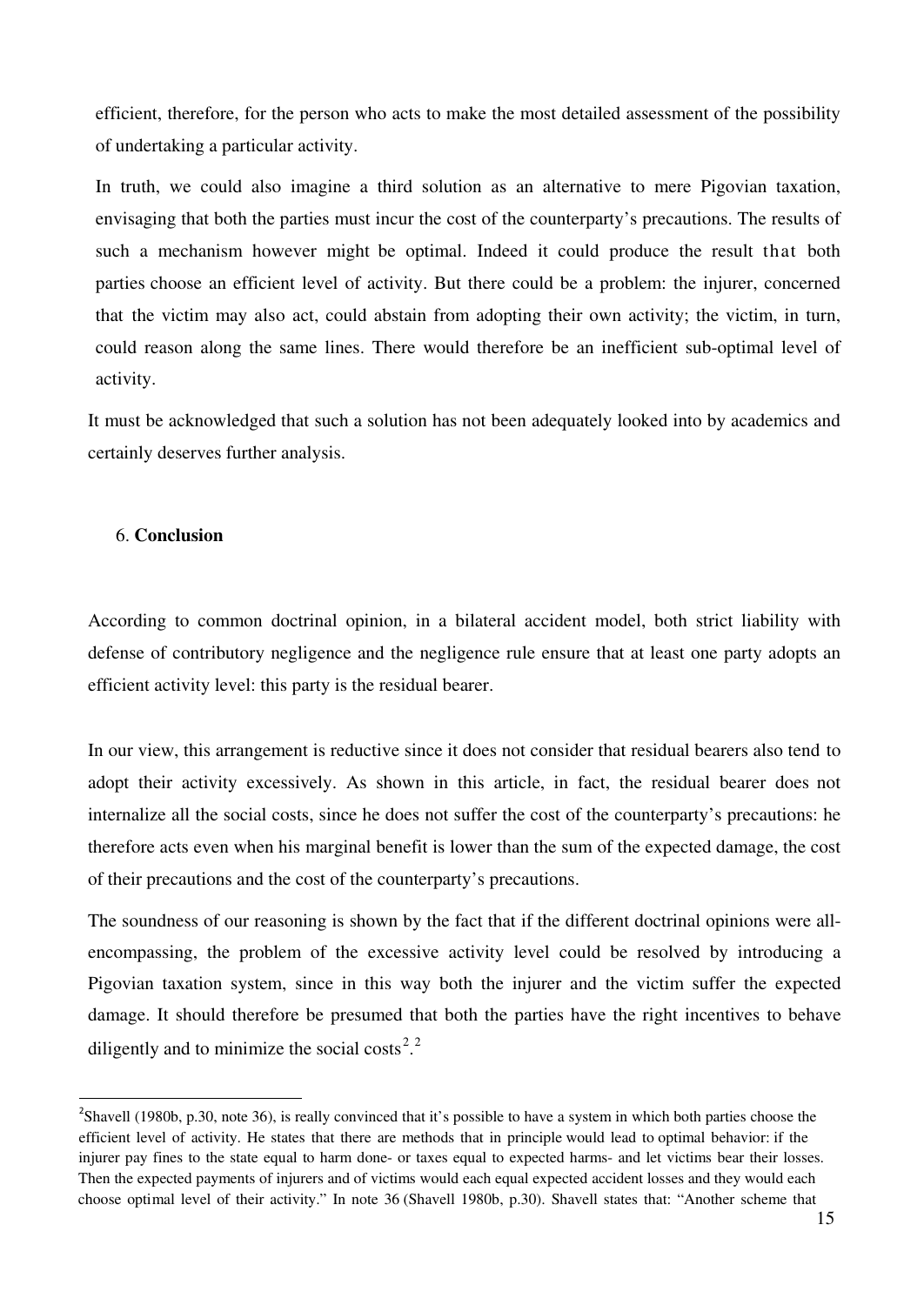In reality, Pigovian taxation also fails to minimize the social costs, since the injurer does not take

into account the victim's precaution costs, just as the victim does not consider the injurer's precaution costs. It is therefore efficient to introduce a system of taxation in which either the injurer or the victim must incur the cost of the counterparty's precautions. De facto it is not possible to abstractly define which of the two solutions is more efficient, since it is necessary to check in concrete terms whether it is preferable to provide incentives to act to the injurer or the victim.

The double taxation system has greater weaknesses, being a system in which both the victim and the injurer must bear the cost of the counterparty's precautions, since such a mechanism could induce both economic agents not to act, thus determining a sub-optimal level of activity. This situation, which has not been adequately analyzed by the doctrine and also in this article, will certainly be the subject of further detailed research.

 $\overline{a}$ 

would result in optimal behavior is to make injurer strictly liable and to levy taxes on victims equal to expected accident losses. Scheme like these may have disadvantages of their own, however. For instance, under the scheme in which injurers pay fines to the state, victims would not obtain a financial benefit from reporting the identity of injurers and injurers might often escape having to pay fines" (Shavell 1980v, p.